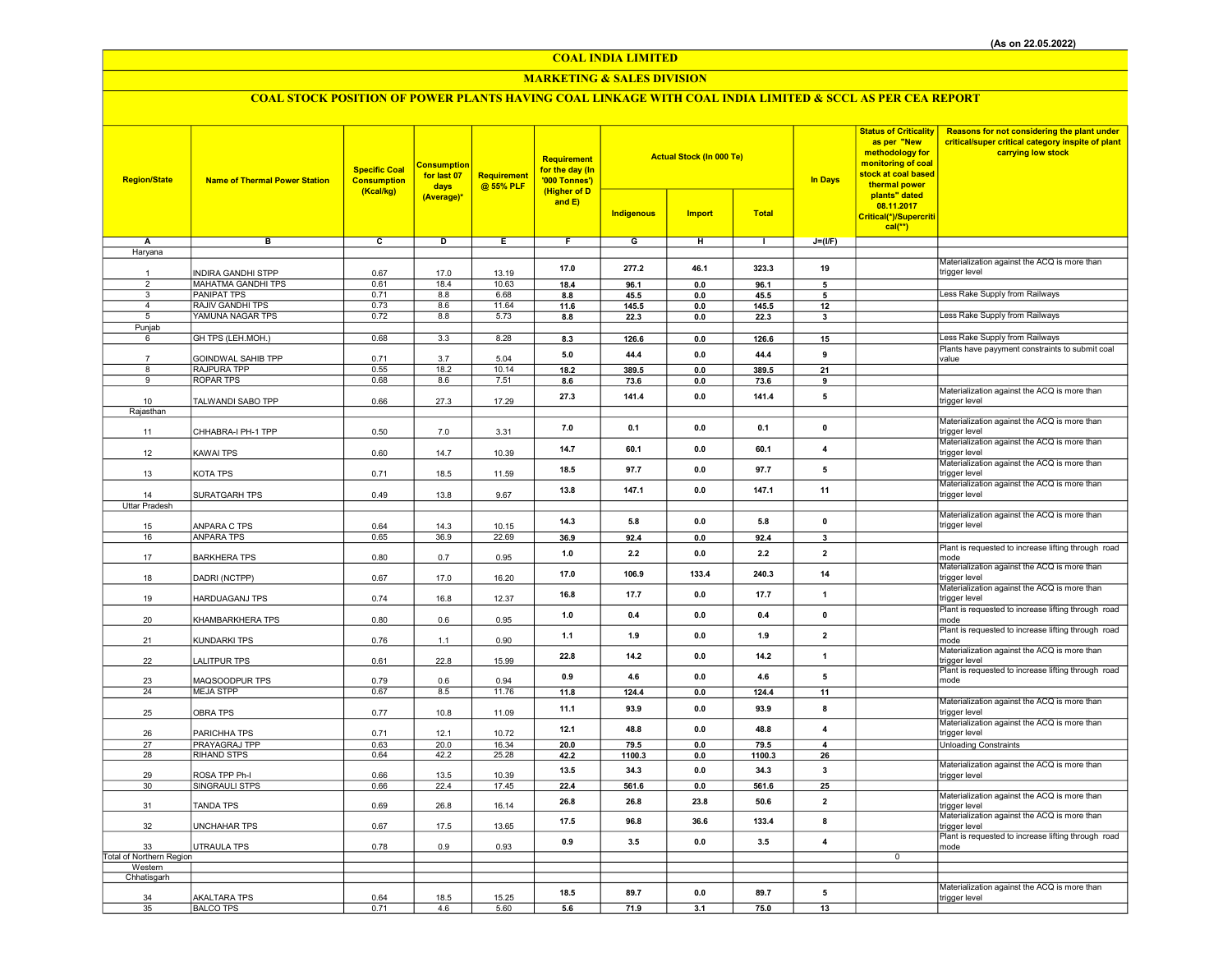#### COAL INDIA LIMITED

## MARKETING & SALES DIVISION

## COAL STOCK POSITION OF POWER PLANTS HAVING COAL LINKAGE WITH COAL INDIA LIMITED & SCCL AS PER CEA REPORT

| <b>Region/State</b> | <b>Name of Thermal Power Station</b>            | <b>Specific Coal</b><br><b>Consumption</b><br>(Kcal/kg) | <b>Consumption</b><br>for last 07<br>days<br>(Average)* | <b>Requirement</b><br>@ 55% PLF | <b>Requirement</b><br>for the day (In<br>'000 Tonnes')<br>(Higher of D<br>and E) | <b>Indigenous</b> | <b>Actual Stock (In 000 Te)</b><br><b>Import</b> | <b>Total</b> | <b>In Days</b>          | <b>Status of Criticality</b><br>as per "New<br>methodology for<br>monitoring of coal<br>stock at coal based<br>thermal power<br>plants" dated<br>08.11.2017<br>Critical(*)/Supercriti<br>$cal$ <sup>**</sup> ) | Reasons for not considering the plant under<br>critical/super critical category inspite of plant<br>carrying low stock |
|---------------------|-------------------------------------------------|---------------------------------------------------------|---------------------------------------------------------|---------------------------------|----------------------------------------------------------------------------------|-------------------|--------------------------------------------------|--------------|-------------------------|----------------------------------------------------------------------------------------------------------------------------------------------------------------------------------------------------------------|------------------------------------------------------------------------------------------------------------------------|
| Α                   | в                                               | $\overline{c}$                                          | D                                                       | Е.                              | F.                                                                               | G                 | н                                                | л.           | $J=(I/F)$               |                                                                                                                                                                                                                |                                                                                                                        |
|                     |                                                 |                                                         |                                                         |                                 |                                                                                  |                   |                                                  |              |                         |                                                                                                                                                                                                                | Materialization against the ACQ is more than                                                                           |
| 36                  | <b>BANDAKHAR TPP</b>                            | 0.71                                                    | 2.4                                                     | 2.81                            | 2.8                                                                              | 23.6              | 0.0                                              | 23.6         | 8                       |                                                                                                                                                                                                                | trigger level                                                                                                          |
| 37                  | <b>BARADARHA TPS</b>                            | 0.77                                                    | 18.8                                                    | 12.25                           | 18.8                                                                             | 153.5             | 0.0                                              | 153.5        | 8                       |                                                                                                                                                                                                                |                                                                                                                        |
| 38                  | <b>BHILAI TPS</b>                               | 0.76                                                    | 8.0                                                     | 5.01                            | 8.0                                                                              | 92.8              | 0.0                                              | 92.8         | 12                      |                                                                                                                                                                                                                | Materialization against the ACQ is more than                                                                           |
| 39                  | <b>BINJKOTE TPP</b>                             | 0.75                                                    | 0.0                                                     | 5.95                            | 6.0                                                                              | 25.1              | 0.0                                              | 25.1         | $\overline{4}$          |                                                                                                                                                                                                                | trigger level                                                                                                          |
| 40                  | <b>DSPM TPS</b>                                 | 0.69                                                    | 6.7                                                     | 4.56                            | 6.7                                                                              | 24.2              | 0.0                                              | 24.2         | 4                       |                                                                                                                                                                                                                |                                                                                                                        |
| 41                  | <b>KORBA STPS</b>                               | 0.67                                                    | 42.0                                                    | 22.94                           | 42.0                                                                             | 416.7             | 0.0                                              | 416.7        | 10                      |                                                                                                                                                                                                                |                                                                                                                        |
| 42                  | KORBA-WEST TPS                                  | 0.78                                                    | 16.6                                                    | 13.79                           | 16.6                                                                             | 215.0             | 0.0                                              | 215.0        | 13                      |                                                                                                                                                                                                                |                                                                                                                        |
| 43                  | <b>LARA TPP</b>                                 | 0.66                                                    | 20.4                                                    | 13.92                           | 20.4                                                                             | 247.8             | 0.0                                              | 247.8        | 12                      |                                                                                                                                                                                                                |                                                                                                                        |
| 44                  | NAWAPARA TPP                                    | 0.79                                                    | 4.1                                                     | 6.28                            | 6.3                                                                              | 20.3              | 0.0                                              | 20.3         | 3                       |                                                                                                                                                                                                                | Materialization against the ACQ is more than<br>trigger level                                                          |
| 45                  | PATHADI TPP                                     | 0.65                                                    | 6.3                                                     | 5.18                            | 6.3                                                                              | 47.1              | 0.0                                              | 47.1         | $\overline{7}$          |                                                                                                                                                                                                                | Supply restricted considering high stock at their<br>end                                                               |
| 46                  | SIPAT STPS                                      | 0.68                                                    | 36.5                                                    | 26.62                           | 36.5                                                                             | 430.6             | 8.1                                              | 438.7        | 12                      |                                                                                                                                                                                                                |                                                                                                                        |
|                     |                                                 |                                                         |                                                         |                                 |                                                                                  |                   |                                                  |              |                         |                                                                                                                                                                                                                | Materialization against the ACQ is more than                                                                           |
| 47                  | TAMNAR TPP                                      | 0.84                                                    | 28.7                                                    | 26.52                           | 28.7                                                                             | 117.5             | 0.0                                              | 117.5        | 4                       |                                                                                                                                                                                                                | trigger level                                                                                                          |
|                     |                                                 |                                                         |                                                         |                                 | 17.4                                                                             | 46.5              | 0.0                                              | 46.5         | $\mathbf{3}$            |                                                                                                                                                                                                                | Materialization against the ACQ is more than                                                                           |
| 48<br>Gujarat       | UCHPINDA TPP                                    | 0.75                                                    | 17.4                                                    | 14.22                           |                                                                                  |                   |                                                  |              |                         |                                                                                                                                                                                                                | trigger level                                                                                                          |
|                     |                                                 |                                                         |                                                         |                                 |                                                                                  |                   |                                                  |              |                         |                                                                                                                                                                                                                | Materialization against the ACQ is more than                                                                           |
| 49                  | <b>GANDHI NAGAR TPS</b>                         | 0.69                                                    | 8.6                                                     | 5.71                            | 8.6                                                                              | 23.2              | 0.0                                              | 23.2         | $\overline{\mathbf{3}}$ |                                                                                                                                                                                                                | trigger level                                                                                                          |
| 50                  | SABARMATI (D-F STATIONS)                        | 0.57                                                    | 4.3                                                     | 2.74                            | 4.3                                                                              | 16.9              | 68.2                                             | 85.1         | #REF!                   |                                                                                                                                                                                                                |                                                                                                                        |
|                     |                                                 |                                                         |                                                         |                                 | 11.7                                                                             | 27.5              | 0.0                                              | 27.5         | $\overline{2}$          |                                                                                                                                                                                                                | Materialization against the ACQ is more than<br>trigger level                                                          |
| 51                  | <b>UKAI TPS</b>                                 | 0.67                                                    | 11.7                                                    | 9.85                            | 25.0                                                                             | 177.9             | 0.0                                              | 177.9        | $\overline{7}$          |                                                                                                                                                                                                                | Materialization against the ACQ is more than                                                                           |
| 52                  | <b>WANAKBORI TPS</b>                            | 0.67                                                    | 25.0                                                    | 20.22                           |                                                                                  |                   |                                                  |              |                         |                                                                                                                                                                                                                | trigger level                                                                                                          |
| Madhya Pradesh      |                                                 |                                                         |                                                         |                                 |                                                                                  |                   |                                                  |              |                         |                                                                                                                                                                                                                |                                                                                                                        |
| 53<br>54            | <b>AMARKANTAK EXT TPS</b><br><b>ANUPPUR TPP</b> | 0.65<br>0.65                                            | 2.9<br>15.2                                             | 1.80<br>10.31                   | 2.9                                                                              | 49.4<br>61.2      | 0.0                                              | 49.4         | 17<br>$\overline{4}$    |                                                                                                                                                                                                                |                                                                                                                        |
|                     |                                                 |                                                         |                                                         |                                 | 15.2                                                                             |                   | 0.0                                              | 61.2         |                         |                                                                                                                                                                                                                | Materialization against the ACQ is more than                                                                           |
| 55                  | <b>BINA TPS</b>                                 | 0.74                                                    | 6.6                                                     | 4.88                            | 6.6                                                                              | 36.4              | 0.0                                              | 36.4         | 5                       |                                                                                                                                                                                                                | trigger level                                                                                                          |
| 56                  | <b>GADARWARA TPP</b>                            | 0.66                                                    | 19.2                                                    | 13.93                           | 19.2                                                                             | 21.4              | 90.0                                             | 111.4        | 6                       |                                                                                                                                                                                                                | Materialization against the ACQ is more than<br>trigger level                                                          |
|                     |                                                 |                                                         |                                                         |                                 | 16.5                                                                             | 63.2              | 86.0                                             | 149.1        | 9                       |                                                                                                                                                                                                                | Materialization against the ACQ is more than                                                                           |
| 57                  | KHARGONE STPP                                   | 0.60                                                    | 16.5                                                    | 10.45                           |                                                                                  |                   |                                                  |              |                         |                                                                                                                                                                                                                | trigger level<br>Non payment of dues                                                                                   |
| 58<br>59            | SANJAY GANDHI TPS<br>SATPURA TPS                | 0.82<br>0.67                                            | 13.8<br>6.1                                             | 14.57<br>11.79                  | 14.6<br>11.8                                                                     | 38.7<br>78.5      | 0.0                                              | 38.7<br>78.5 | 3<br>$\overline{7}$     |                                                                                                                                                                                                                | Non Payment of Dues                                                                                                    |
|                     |                                                 |                                                         |                                                         |                                 |                                                                                  |                   | 0.0                                              |              |                         |                                                                                                                                                                                                                | Materialization against the ACQ is more than                                                                           |
| 60                  | <b>SEIONI TPP</b>                               | 0.64                                                    | 8.2                                                     | 5.06                            | 8.2                                                                              | 32.5              | 0.0                                              | 32.5         | $\overline{4}$          |                                                                                                                                                                                                                | trigger level                                                                                                          |
| 61                  | SHREE SINGAJI TPP                               | 0.71                                                    | 32.5                                                    | 23.50                           | 32.5                                                                             | 152.7             | 0.0                                              | 152.7        | 5                       |                                                                                                                                                                                                                | Non Payment of Dues                                                                                                    |
| 62                  | <b>VINDHYACHAL STPS</b>                         | 0.69                                                    | 67.3                                                    | 43.60                           | 67.3                                                                             | 1548.6            | 0.0                                              | 1548.6       | 23                      |                                                                                                                                                                                                                |                                                                                                                        |
| Maharashtra         |                                                 |                                                         |                                                         |                                 |                                                                                  |                   |                                                  |              |                         |                                                                                                                                                                                                                | Materialization against the ACQ is more than                                                                           |
| 63                  | <b>AMRAVATI TPS</b>                             | 0.62                                                    | 12.1                                                    | 11.07                           | 12.1                                                                             | 30.7              | 0.0                                              | 30.7         | 3                       |                                                                                                                                                                                                                | trigger level                                                                                                          |
| 64                  | <b>BHUSAWAL TPS</b>                             | 0.72                                                    | 18.9                                                    | 11.44                           | 18.9                                                                             | 22.6              | 0.0                                              | 22.6         | $\mathbf{1}$            |                                                                                                                                                                                                                | Non payment of dues                                                                                                    |
| 65                  | <b>BUTIBORI TPP</b>                             | 0.67                                                    | 0.0                                                     | 5.31                            | 5.3                                                                              | 59.7              | 0.0                                              | 59.7         | 11                      |                                                                                                                                                                                                                |                                                                                                                        |
| 66                  | CHANDRAPUR(MAHARASHTRA) STPS                    | 0.78                                                    | 41.1                                                    | 30.17                           | 41.1                                                                             | 279.9             | 0.0                                              | 279.9        | $\overline{7}$          |                                                                                                                                                                                                                | Non payment of dues                                                                                                    |
| 67                  | DAHANU TPS                                      | 0.62                                                    | 6.3                                                     | 4.09                            | 6.3                                                                              | 3.5               | 0.6                                              | 4.1          | $\mathbf{1}$            |                                                                                                                                                                                                                | Materialization against the ACQ is more than<br>trigger level                                                          |
| 68                  | DHARIWAL TPP                                    | 0.67                                                    | 6.8                                                     | 5.34                            | 6.8                                                                              | 60.2              | 0.0                                              | 60.2         | 9                       |                                                                                                                                                                                                                | Materialization against the ACQ is more than<br>trigger level                                                          |
|                     |                                                 |                                                         |                                                         |                                 | 7.8                                                                              | 92.0              | 0.0                                              | 92.0         | 12                      |                                                                                                                                                                                                                | Materialization against the ACQ is more than                                                                           |
| 69                  | <b>GMR WARORA TPS</b>                           | 0.67                                                    | 7.8                                                     | 5.29                            |                                                                                  |                   |                                                  |              |                         |                                                                                                                                                                                                                | trigger level<br>Materialization against the ACQ is more than                                                          |
| 70                  | KHAPARKHEDA TPS                                 | 0.89                                                    | 20.5                                                    | 15.72                           | 20.5                                                                             | 107.8             | 0.0                                              | 107.8        | 5                       |                                                                                                                                                                                                                | trigger level                                                                                                          |
| 71                  | KORADI TPS                                      | 0.76                                                    | 28.0                                                    | 22.08                           | 28.0                                                                             | 92.4              | $\mathbf{0.0}$                                   | 92.4         | 3                       |                                                                                                                                                                                                                | Non payment of dues                                                                                                    |
|                     |                                                 |                                                         |                                                         |                                 | 28.8                                                                             | 72.7              | 51.2                                             | 123.9        | $\overline{4}$          |                                                                                                                                                                                                                | Materialization against the ACQ is more than                                                                           |
| 72                  | <b>MAUDA TPS</b>                                | 0.70                                                    | 28.8                                                    | 21.29                           |                                                                                  |                   |                                                  |              |                         |                                                                                                                                                                                                                | trigger level                                                                                                          |
| 73                  | <b>NASIK TPS</b>                                | 0.81                                                    | 7.7                                                     | 6.72                            | 7.7                                                                              | 18.2              | 0.0                                              | 18.2         | $\overline{2}$          |                                                                                                                                                                                                                | Non payment of dues                                                                                                    |
| 74                  | <b>PARAS TPS</b>                                | 0.74                                                    | 7.0                                                     | 4.90                            | 7.0                                                                              | 77.2              | 0.0                                              | 77.2         | 11                      |                                                                                                                                                                                                                | Non payment of dues                                                                                                    |
| 75                  | <b>PARLITPS</b>                                 | 0.67                                                    | 7.2                                                     | 6.65                            | 7.2                                                                              | 114.1             | 0.0                                              | 114.1        | 16                      |                                                                                                                                                                                                                | Non payment of dues<br>Materialization against the ACQ is more than                                                    |
| 76                  | SOLAPUR STPS                                    | 0.56                                                    | 13.4                                                    | 9.73                            | 13.4                                                                             | 51.4              | 7.5                                              | 58.9         | $\overline{\mathbf{4}}$ |                                                                                                                                                                                                                | trigger level                                                                                                          |
|                     |                                                 |                                                         |                                                         |                                 |                                                                                  |                   |                                                  |              | 5                       |                                                                                                                                                                                                                | Materialization against the ACQ is more than                                                                           |
| 77                  | TIRORA TPS                                      | 0.66                                                    | 36.2                                                    | 28.73                           | 36.2                                                                             | 187.4             | 0.0                                              | 187.4        |                         |                                                                                                                                                                                                                | trigger level                                                                                                          |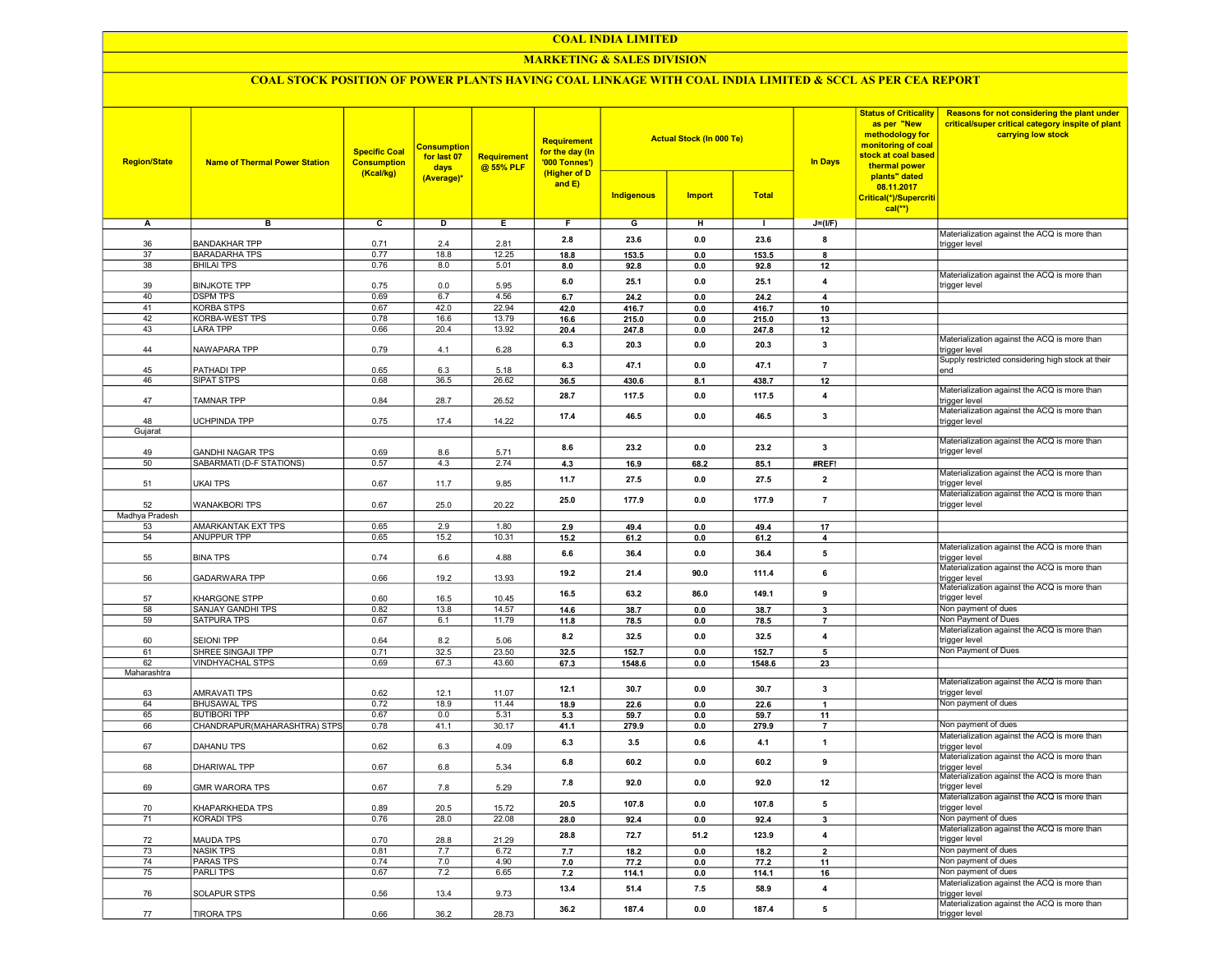#### COAL INDIA LIMITED

## MARKETING & SALES DIVISION

# COAL STOCK POSITION OF POWER PLANTS HAVING COAL LINKAGE WITH COAL INDIA LIMITED & SCCL AS PER CEA REPORT

| <b>Region/State</b>      | <b>Name of Thermal Power Station</b>             | <b>Specific Coal</b><br><b>Consumption</b><br>(Kcal/kg) | <b>Consumption</b><br>for last 07<br>days | Requirement<br>@ 55% PLF | <b>Requirement</b><br>for the day (In<br>'000 Tonnes')<br>(Higher of D<br>and $E$ ) |                   | <b>Actual Stock (In 000 Te)</b> |              | <b>In Days</b>           | <b>Status of Criticality</b><br>as per "New<br>methodology for<br>monitoring of coal<br>stock at coal based<br>thermal power<br>plants" dated<br>08.11.2017<br>Critical(*)/Supercriti<br>$cal(**)$ | Reasons for not considering the plant under<br>critical/super critical category inspite of plant<br>carrying low stock |
|--------------------------|--------------------------------------------------|---------------------------------------------------------|-------------------------------------------|--------------------------|-------------------------------------------------------------------------------------|-------------------|---------------------------------|--------------|--------------------------|----------------------------------------------------------------------------------------------------------------------------------------------------------------------------------------------------|------------------------------------------------------------------------------------------------------------------------|
|                          |                                                  |                                                         | (Average)*                                |                          |                                                                                     | <b>Indigenous</b> | <b>Import</b>                   | <b>Total</b> |                          |                                                                                                                                                                                                    |                                                                                                                        |
| A                        | B                                                | $\overline{c}$                                          | $\overline{\mathsf{D}}$                   | Ε                        | F                                                                                   | G                 | н                               | $\mathbf{I}$ | $J=(I/F)$                |                                                                                                                                                                                                    |                                                                                                                        |
| 78                       | WARDHA WARORA TPP                                | 0.66                                                    | 5.3                                       | 4.71                     | 5.3                                                                                 | 149.2             | 0.0                             | 149.2        | 28                       |                                                                                                                                                                                                    |                                                                                                                        |
| Total of Western Region  |                                                  |                                                         |                                           |                          |                                                                                     |                   |                                 |              |                          | $\mathbf 0$                                                                                                                                                                                        |                                                                                                                        |
| Southern                 |                                                  |                                                         |                                           |                          |                                                                                     |                   |                                 |              |                          |                                                                                                                                                                                                    |                                                                                                                        |
| Andhra Pradesh           |                                                  |                                                         |                                           |                          |                                                                                     |                   |                                 |              |                          |                                                                                                                                                                                                    |                                                                                                                        |
| 79                       | DAMODARAM SANJEEVAIAH TPS                        | 0.66                                                    | 13.0                                      | 13.85                    | 13.8                                                                                | 45.2              | 0.0                             | 45.2         | 3                        |                                                                                                                                                                                                    | Materialization against the ACQ is more than<br>trigger level                                                          |
| 80                       | Dr. N.TATA RAO TPS                               | 0.77                                                    | 25.6                                      | 17.90                    | 25.6                                                                                | 119.4             | 0.0                             | 119.4        | 5                        |                                                                                                                                                                                                    | Materialization against the ACQ is more than<br>trigger level<br>Materialization against the ACQ is more than          |
| 81                       | PAINAMPURAM TPP                                  | 0.59                                                    | 15.2                                      | 10.21                    | 15.2                                                                                | 61.3              | 75.2                            | 136.5        | 9                        |                                                                                                                                                                                                    | trigger level<br>Materialization against the ACQ is more than                                                          |
| 82                       | RAYALASEEMA TPS                                  | 0.76                                                    | 20.4                                      | 16.60                    | 20.4                                                                                | 44.8              | 0.0                             | 44.8         | $\mathbf{2}$             |                                                                                                                                                                                                    | trigger level<br>Materialization against the ACQ is more than                                                          |
| 83                       | SIMHADRI                                         | 0.78                                                    | 26.4                                      | 20.54                    | 26.4                                                                                | 330.1             | 67.1                            | 397.3        | 15                       |                                                                                                                                                                                                    | trigger level<br>Materialization against the ACQ is more than                                                          |
| 84                       | SGPL TPP                                         | 0.53                                                    | 15.9                                      | 9.26                     | 15.9                                                                                | $1.4$             | 129.5                           | 130.9        | 8                        |                                                                                                                                                                                                    | trigger level                                                                                                          |
| 85                       | <b>VIZAG TPP</b>                                 | 0.67                                                    | 12.3                                      | 9.20                     | 12.3                                                                                | 40.2              | 0.0                             | 40.2         | $\overline{\mathbf{3}}$  |                                                                                                                                                                                                    | Less Supply of rakes from Railways                                                                                     |
| Karnataka                |                                                  |                                                         |                                           |                          |                                                                                     |                   |                                 |              |                          |                                                                                                                                                                                                    |                                                                                                                        |
| 86                       | <b>BELLARY TPS</b>                               | 0.63                                                    | 14.5                                      | 14.23                    | 14.5                                                                                | 125.1             | 0.0                             | 125.1        | 9                        |                                                                                                                                                                                                    | Materialization against the ACQ is more than<br>trigger level                                                          |
| 87                       | KUDGI STPP                                       | 0.63                                                    | 21.1                                      | 19.90                    | 21.1                                                                                | 90.2              | 6.3                             | 96.5         | 5                        |                                                                                                                                                                                                    | Materialization against the ACQ is more than<br>trigger level                                                          |
| 88                       | RAICHUR TPS                                      | 0.66                                                    | 19.1                                      | 14.98                    | 19.1                                                                                | 67.9              | 0.0                             | 67.9         | $\overline{4}$           |                                                                                                                                                                                                    | Materialization against the ACQ is more than<br>trigger level                                                          |
| 89                       | YERMARUS TPP                                     | 0.62                                                    | 11.3                                      | 13.09                    | 13.1                                                                                | 119.7             | 0.0                             | 119.7        | 9                        |                                                                                                                                                                                                    | Materialization against the ACQ is more than<br>trigger level                                                          |
| <b>Tamil Nadu</b>        |                                                  |                                                         |                                           |                          |                                                                                     |                   |                                 |              |                          |                                                                                                                                                                                                    |                                                                                                                        |
| 90                       | METTUR TPS                                       | 0.81                                                    | 10.8                                      | 8.98                     | 10.8                                                                                | 133.9             | 0.0                             | 133.9        | 12                       |                                                                                                                                                                                                    | Materialization against the ACQ is more than<br>trigger level                                                          |
| 91                       | METTUR TPS - II                                  | 0.78                                                    | 7.7                                       | 6.16                     | 7.7                                                                                 | 58.4              | 0.0                             | 58.4         | 8                        |                                                                                                                                                                                                    | Materialization against the ACQ is more than<br>trigger level                                                          |
| 92                       | NORTH CHENNAI TPS                                | 0.82                                                    | 25.0                                      | 19.78                    | 25.0                                                                                | 124.2             | 0.0                             | 124.2        | 5                        |                                                                                                                                                                                                    | Materialization against the ACQ is more than<br>trigger level                                                          |
| 93                       | <b>TUTICORIN TPS</b>                             | 0.96                                                    | 7.2                                       | 13.31                    | 13.3                                                                                | 147.7             | 0.0                             | 147.7        | 11                       |                                                                                                                                                                                                    | Materialization against the ACQ is more than<br>trigger level                                                          |
| 94                       | <b>VALLUR TPP</b>                                | 0.72                                                    | 18.6                                      | 14.26                    | 18.6                                                                                | 156.8             | 0.0                             | 156.8        | 8                        |                                                                                                                                                                                                    | Materialization against the ACQ is more than<br>trigger level                                                          |
| Telangana                |                                                  |                                                         |                                           |                          |                                                                                     |                   |                                 |              |                          |                                                                                                                                                                                                    |                                                                                                                        |
| 95                       | <b>BHADRADRI TPP</b>                             | 0.69                                                    | 8.2                                       | 9.83                     | 9.8                                                                                 | 105.5             | 0.0                             | 105.5        | 11                       |                                                                                                                                                                                                    |                                                                                                                        |
| 96<br>97                 | KAKATIYA TPS                                     | 0.57                                                    | 13.7                                      | 8.33                     | 13.7                                                                                | 148.1             | 0.0                             | 148.1        | 11                       |                                                                                                                                                                                                    |                                                                                                                        |
| 98                       | KOTHAGUDEM TPS (NEW)<br>KOTHAGUDEM TPS (STAGE-7) | 0.64<br>0.50                                            | 14.5<br>9.4                               | 8.46<br>5.23             | 14.5                                                                                | 71.8<br>41.3      | 0.0<br>0.0                      | 71.8<br>41.3 | $5\overline{)}$          |                                                                                                                                                                                                    |                                                                                                                        |
| 99                       | RAMAGUNDEM STPS                                  | 0.62                                                    | 29.8                                      | 21.33                    | 9.4<br>29.8                                                                         | 156.7             | 0.0                             | 156.7        | 4<br>5                   |                                                                                                                                                                                                    |                                                                                                                        |
| 100                      | RAMAGUNDEM-B TPS                                 | 0.77                                                    | 0.7                                       | 0.64                     | 0.7                                                                                 | 11.9              | 0.0                             | 11.9         | 18                       |                                                                                                                                                                                                    |                                                                                                                        |
| 101                      | <b>SINGARENI TPP</b>                             | 0.58                                                    | 12.0                                      | 9.12                     | 12.0                                                                                | 85.2              | 0.0                             | 85.2         | $\overline{7}$           |                                                                                                                                                                                                    |                                                                                                                        |
| Total of Southern Region |                                                  |                                                         |                                           |                          |                                                                                     |                   |                                 |              |                          | $\mathbf 0$                                                                                                                                                                                        |                                                                                                                        |
| Eastern                  |                                                  |                                                         |                                           |                          |                                                                                     |                   |                                 |              |                          |                                                                                                                                                                                                    |                                                                                                                        |
| Bihar                    |                                                  |                                                         |                                           |                          |                                                                                     |                   |                                 |              |                          |                                                                                                                                                                                                    |                                                                                                                        |
| 102                      | <b>BARAUNI TPS</b>                               | 0.63                                                    | 6.2                                       | 5.90                     | 6.2                                                                                 | 64.1              | 0.0                             | 64.1         | 10                       |                                                                                                                                                                                                    |                                                                                                                        |
| 103                      | <b>BARH I</b>                                    | 0.67                                                    | 8.9                                       | 5.84                     | 8.9                                                                                 | 64.7              | 0.0                             | 64.7         | $\overline{\phantom{a}}$ |                                                                                                                                                                                                    |                                                                                                                        |
| 104                      | <b>BARH II</b>                                   | 0.67                                                    | 17.9                                      | 11.67                    | 17.9                                                                                | 129.5             | 0.0                             | 129.5        | $\overline{\phantom{a}}$ |                                                                                                                                                                                                    |                                                                                                                        |
| 105                      | KAHALGAON TPS                                    | 0.80                                                    | 28.8                                      | 24.62                    | 28.8                                                                                | 212.2             | 19.0                            | 231.2        | 8                        |                                                                                                                                                                                                    | Materialization against the ACQ is more than<br>trigger level                                                          |
| 106                      | MUZAFFARPUR TPS                                  | 0.77                                                    | 5.7                                       | 3.95                     | 5.7                                                                                 | 50.5              | 0.0                             | 50.5         | 9                        |                                                                                                                                                                                                    | Materialization against the ACQ is more than<br>trigger level                                                          |
| 107                      | <b>NABINAGAR STPP</b>                            | 0.58                                                    | 28.9                                      | 15.21                    | 28.9                                                                                | 153.8             | 0.0                             | 153.8        | 5                        |                                                                                                                                                                                                    |                                                                                                                        |
| 108                      | NABINAGAR TPP                                    | 0.69                                                    | 13.7                                      | 9.06                     | 13.7                                                                                | 52.1              | 0.0                             | 52.1         | 4                        |                                                                                                                                                                                                    | Materialization against the ACQ is more than<br>trigger level                                                          |
| Jharkhand                |                                                  |                                                         |                                           |                          |                                                                                     |                   |                                 |              |                          |                                                                                                                                                                                                    |                                                                                                                        |
| 109                      | <b>BOKARO TPS 'A' EXP</b>                        | 0.57                                                    | 3.7                                       | 3.78                     | 3.8                                                                                 | 106.6             | 0 <sub>0</sub>                  | 106.6        | 28                       |                                                                                                                                                                                                    |                                                                                                                        |
| 110                      | CHANDRAPURA(DVC) TPS                             | 0.61                                                    | 3.7                                       | 4.06                     | 4.1                                                                                 | 155.8             | 17.3                            | 173.1        | 43                       |                                                                                                                                                                                                    |                                                                                                                        |
| 111                      | <b>JOJOBERA TPS</b>                              | 0.69                                                    | 3.8                                       | 2.18                     | 3.8                                                                                 | 39.4              | 0.0                             | 39.4         | 10                       |                                                                                                                                                                                                    |                                                                                                                        |
| 112                      | <b>KODARMA TPP</b>                               | 0.62                                                    | 14.0                                      | 8.23                     | 14.0                                                                                | 73.5              | 14.1                            | 87.6         | 6                        |                                                                                                                                                                                                    | Materialization against the ACQ is more than                                                                           |
| 113<br>114               | MAHADEV PRASAD STPP                              | 0.70<br>0.64                                            | 7.9<br>12.8                               | 5.01                     | 7.9                                                                                 | 35.3              | 0.0                             | 35.3         | 4                        |                                                                                                                                                                                                    | trigger level                                                                                                          |
|                          | MAITHON RB TPP                                   |                                                         |                                           | 8.89                     | 12.8                                                                                | 218.2             | 0.0                             | 218.2        | 17                       |                                                                                                                                                                                                    |                                                                                                                        |